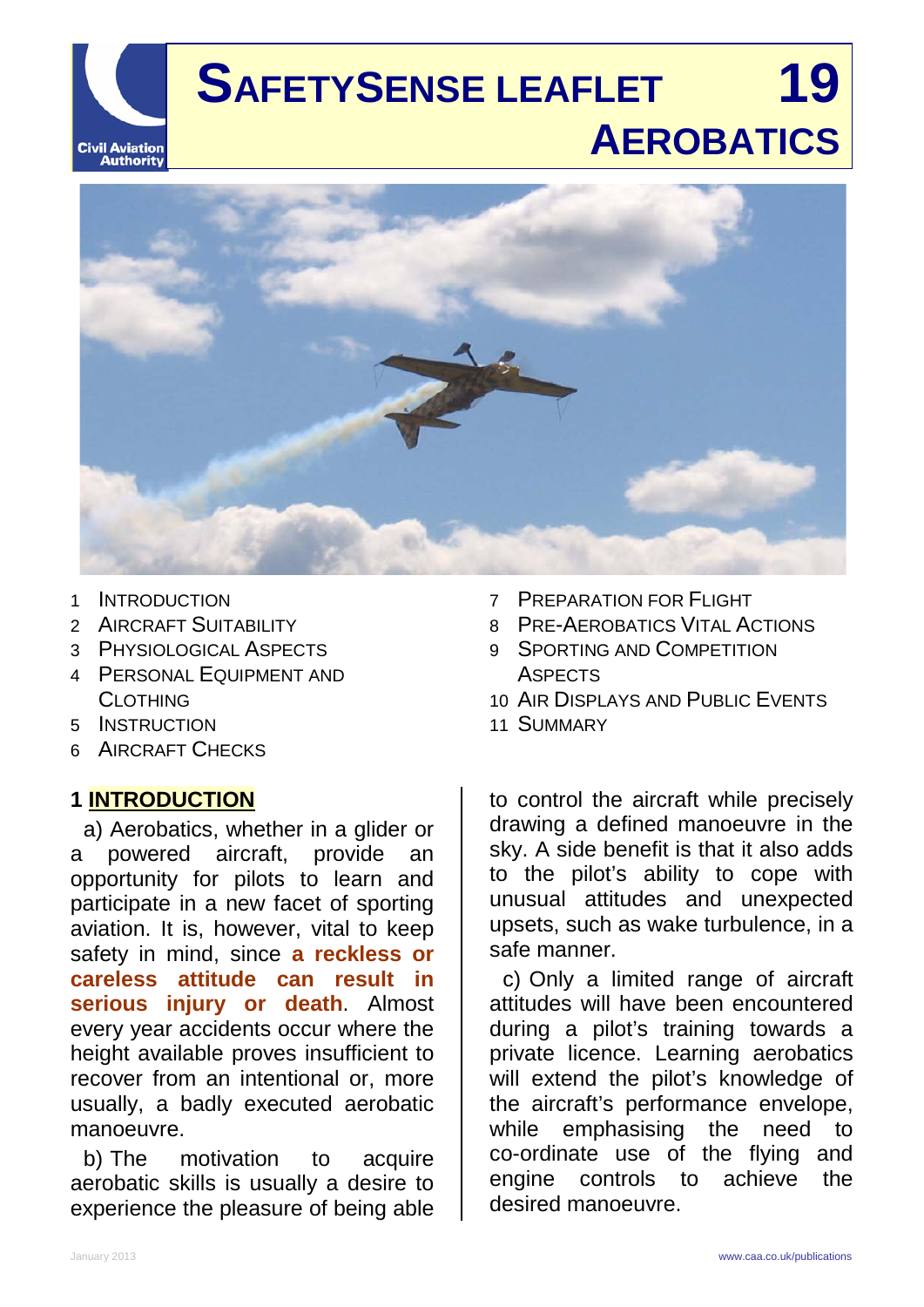## **2 AIRCRAFT SUITABILITY**

a) The particular aircraft which you propose to use **must** be cleared for the aerobatic manoeuvres intended, so a review of the Certificate of Airworthiness/Permit to Fly and the Flight Manual/Pilot's Operating Handbook, including all Supplements, is essential before flight. These will detail the permitted speeds (e.g.  $V_A$  – manoeuvring speed, the maximum speed at which controls can be fully deflected under normal circumstances), as well as the permitted manoeuvres and load factors, which may vary between two outwardly identical aircraft. The aircraft should, ideally, be fitted with a 'g' meter to confirm that it has been<br>flown within its permitted 'g' its permitted 'a' envelope. In addition, try to avoid sudden large control movements at any speed, especially when reversing direction.

b) On most aircraft the maximum weight and centre of gravity (cg) position permitted for aerobatics is restricted. Fuel and oil system design may also limit manoeuvres which are possible, duration of inverted flight etc.

c) Aircraft with fixed-pitch propellers need particular care to ensure rpm limits are not exceeded at high speed.



d) Know your aircraft. The variablepitch propellers of many aerobatic aeroplanes are designed to move to 'coarse' rather than 'fine' in the event of oil pressure failure. This prevents transient over-speeding, but a total pressure failure is likely to result in limited power being available.

e) If the aircraft is fitted with a Turn Co-ordinator, be warned that it can give incorrect indications in an inverted spin, whereas a conventional Turn and Slip indicator will always indicate the correct yaw direction.



f) For aerobatics the aircraft must have a full harness, but a lap strap and diagonal is permitted for spinning. Be sure that you understand the restraint system – some aerobatic aircraft have two separate, independent restraints.

g) A serviceable transponder can be used to warn air traffic radar units that you are carrying out aerobatics. Select 7004 (with ALTitude if fitted) a few minutes before starting your practice.



h) If there are any aspects concerning the aircraft or its suitability that you do not fully understand, seek advice from a suitable and knowledgeable person.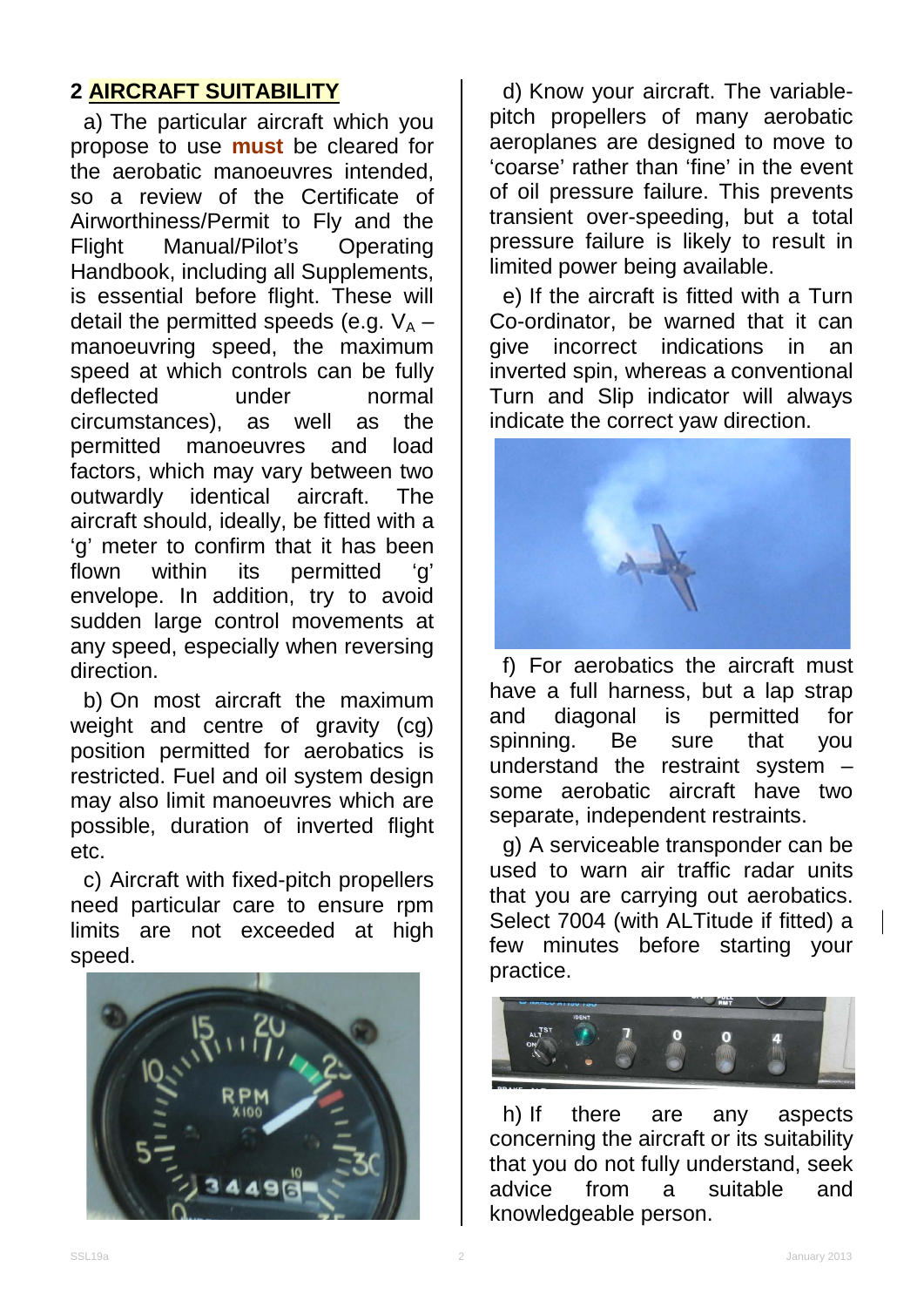## **3 PHYSIOLOGICAL ASPECTS**

a) Aerobatic manoeuvres involving changes of aircraft attitude cause marked effects on the balance apparatus of the inner ear. Without good visual cues, erroneous messages from this to the brain can lead to disorientation, so a good horizon and good visibility are essential. Even in perfect conditions, the mismatch between balance cues (which have an in-built time lag) and visual cues (which are instantaneous) can cause motion sickness, although experience and practice will usually overcome this.

b) Non-pilot occupants, or non-aerobatic pilots, will be more prone to this feeling and should be warned that it might happen, and that it is a normal physiological response. Any attempt to continue aerobatic flight after the other occupant has gone pale and quiet will inevitably lead to a messy cockpit unless a sick bag is readily available.

c) During aerobatics, 'g' loading causes shifts of blood within the body. Positive 'g' moves blood toward the feet and away from the brain. At about  $+3\frac{1}{2}$  to  $+4\frac{1}{2}$  a relaxed human being will suffer vision changes, initially loss of colour and peripheral detail (greyout), and then a complete loss of sight (blackout). If the 'g' load increases, loss of consciousness will occur ("g-loc"). Tensing the stomach and leg muscles and grunting will help prevent this sequence (guidance should be sought from a pilot who is familiar with the technique).

d) Other occupants should be advised to carry out the technique when approaching positive 'g' manoeuvres of this magnitude (the natural muscle tensing of the aerobatic passenger may help). They should also keep their head still during application of 'g' to minimise the risk of neck injuries and reduce the likelihood of disorientation.

e) Negative 'g' manoeuvres cause blood to accumulate in the head, and the increased blood pressure can occasionally cause damage. Little can be done to mitigate the effects of negative 'g', which is poorly tolerated and more uncomfortable than positive 'g'.

f) A person's tolerance to 'g' tends to increase with exposure and reduce with age. Because aerobatic flight places extra stresses on the body you should seek medical advice from your AME (Authorised Medical Examiner) or airsport medical advisor about the wisdom of performing aerobatics if you are over 60 years of age or suffer from any possibly relevant medical condition.

g) Aerobatic pilots need to be able to see and identify any collision threats which may fly into their intended flight path. If you have any ailment or injury which restricts your ability to look all round, consider cancelling the aerobatics.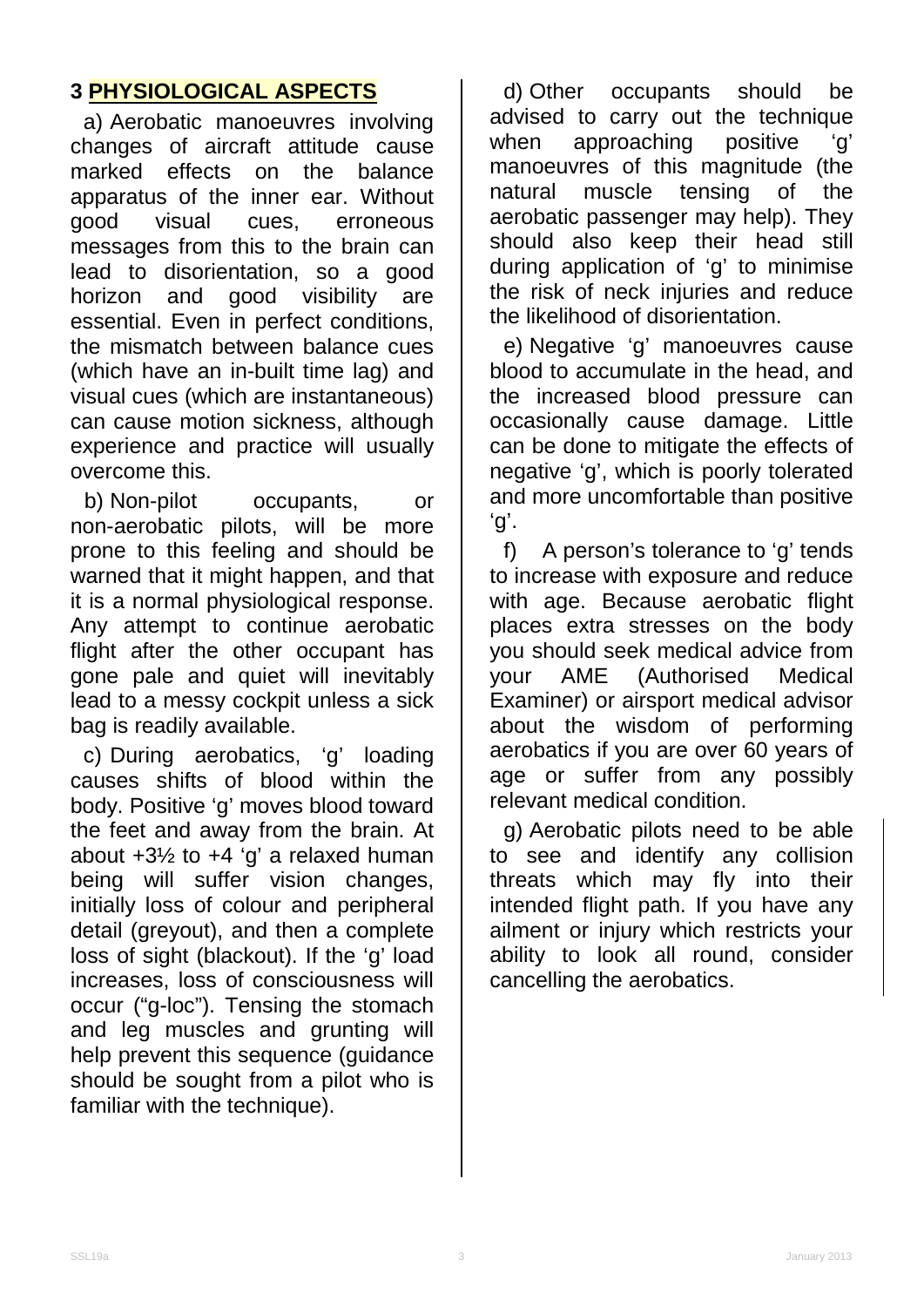### **4 PERSONAL EQUIPMENT/CLOTHING**

Whilst there are no requirements to wear or use specific garments or equipment, the following items are strongly recommended.

- Gloves help to protect against fire and abrasion in an accident. They<br>also absorb perspiration. also absorb perspiration, improving grip.
- Overalls made from natural fibres, with zippered pockets and<br>close-fitting ankles collar and close-fitting ankles, collar wrists, also give protection, as do leather flying boots.
- Particularly in open cockpits, a lightweight helmet gives protection while minimising discomfort under increased 'g' loadings.
- In some aircraft for physical or weight and balance reasons it may not be possible or practicable to wear a parachute. However, in the event of failure to recover from a manoeuvre a parachute may be the only alternative to a fatal accident, although the time and height lost while exiting the aircraft (and while the canopy opens) must be considered. A static line deployment system might save vital seconds. A parachute should be comfortable and well fitting with surplus webbing tucked away before flight, and maintained in accordance with manufacturer's recommendations. Know, and regularly rehearse, how to get out of the aircraft and use it, and remember the height required to abandon your aircraft when deciding the minimum recovery height for your manoeuvres.
- Don't carry any potential loose articles, e.g. coins, keys.

## **5 INSTRUCTION**

a) To carry out aerobatics in an<br>:ASA aeroplane, a pilot with a EASA aeroplane, Part-FCL licence must hold an<br>Aerobatic Rating, obtainable by Rating, obtainable by completing a course at an Approved Training Organisation. To fly aerobatics in non-EASA aircraft, pilots are strongly recommended to complete a training course with a similar syllabus. Instructors who wish to teach for the Aerobatic Rating on EASA aircraft are required to extend their Instructor Certificate privileges by completing a training course at an Approved Training Organisation and applying to the CAA.

b) As with any other aspect of aviation, the acquisition of skill and knowledge is most effective and enjoyable with high quality instruction. Effective pre-flight briefing is essential to gain full benefit from any course of training. Initially, keep the flight lessons as short as possible, concentrating on simple, positive 'g' manoeuvres, such as loops and barrel rolls, to start with. Make the post-flight analysis and discussion session a worthwhile contribution towards the next training flight.

c) The Aircraft Owners and Pilots Association (AOPA) have published syllabi for three different standards of aerobatic qualification, which (although not specific for the Part-FCL Aerobatic Rating) are available at several flying clubs. Other training courses will have similar syllabi. The handling skills acquired during PPL training must be thoroughly revised before learning basic aerobatic manoeuvres. Training in recovery from unusual attitudes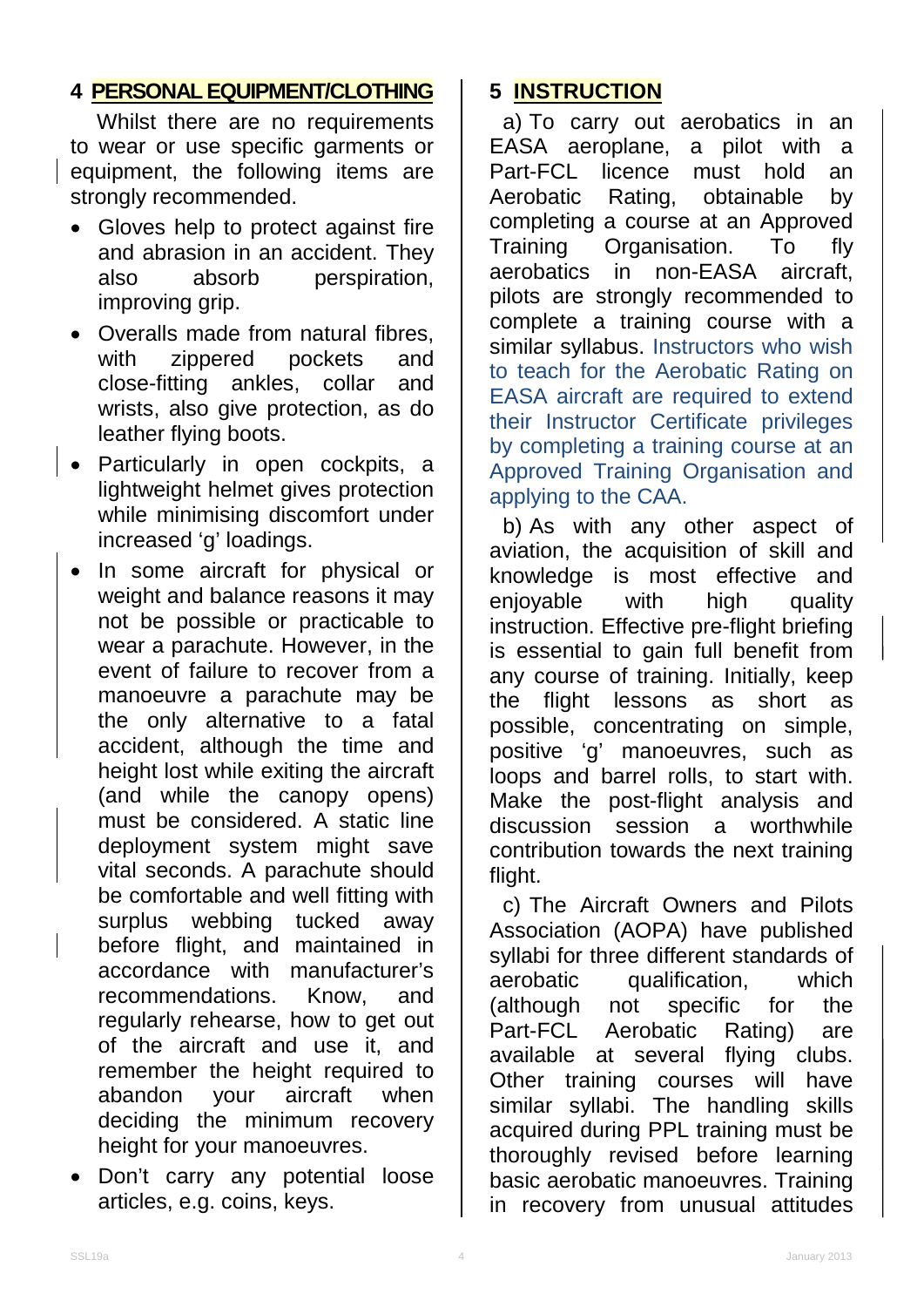and incorrectly executed manoeuvres is essential. Since the PPL syllabus now only includes incipient spinning, you **must** now become familiar with entry to and recovery from a fully developed spin since a poorly executed aerobatic manoeuvre can result in an unintentional spin. On completion of the AOPA Aerobatic Course a pilot should be capable of<br>flying a simple sequence of flying a simple sequence of manoeuvres in a safe manner, and also of recovering from inadvertent spins.

d) Know the spin characteristics of the aircraft you are flying even though you may have no intention of entering a spin. Know also the different symptoms of erect and inverted spins and the appropriate recovery drills for each type of spin.

e) Ensure you learn the safest way of recovering from each manoeuvre if it goes wrong **and be prepared to use it in the future.** Continuing to pull is usually less safe than rolling to the nearest horizon.

f) Novices should not attempt new manoeuvres without proper qualified instruction; the result could be an over-stressed aircraft or an accident.

#### **6 AIRCRAFT CHECKS**

a) Maintain a close liaison with the person/organisation responsible for maintenance so that the maintenance schedule may be interpreted to its best effect when taking into account the particular needs of an aerobatic aircraft. Homebuilt and other 'Permit' aircraft are not subject to a formal Maintenance Schedule, thus the engineer who maintains the aircraft should be familiar with the type and the critical areas to inspect.

b) The pre-flight inspection needs to be carried out with extra care, since the aircraft will be flown nearer to its performance and structural limits than usual. Ask other owners/users of the specific aircraft type about items which need particular scrutiny.

c) Check that items of cockpit equipment, such as seat cushions and the fire extinguisher, are properly secured and check VERY carefully for any loose objects which might be present. Even the most insignificant item could lodge in such a manner as to restrict control movement. Dust and dirt from the floor, under negative 'g' situations, can get in the pilot's eyes.



d) Make sure that there is sufficient fuel for the flight whilst still remaining within the **aerobatic** weight and cg envelope.

#### **7 PREPARATION FOR FLIGHT**

a) Make sure you all are tightly strapped in, yet still able to move the controls to their full travel without difficulty. It is essential that you feel part of the aircraft and not a loose object within it. Tuck away the surplus harness adjustment.

b) Check that the rudder, which on the ground may be restricted by nosewheel steering or braking, does have FULL travel.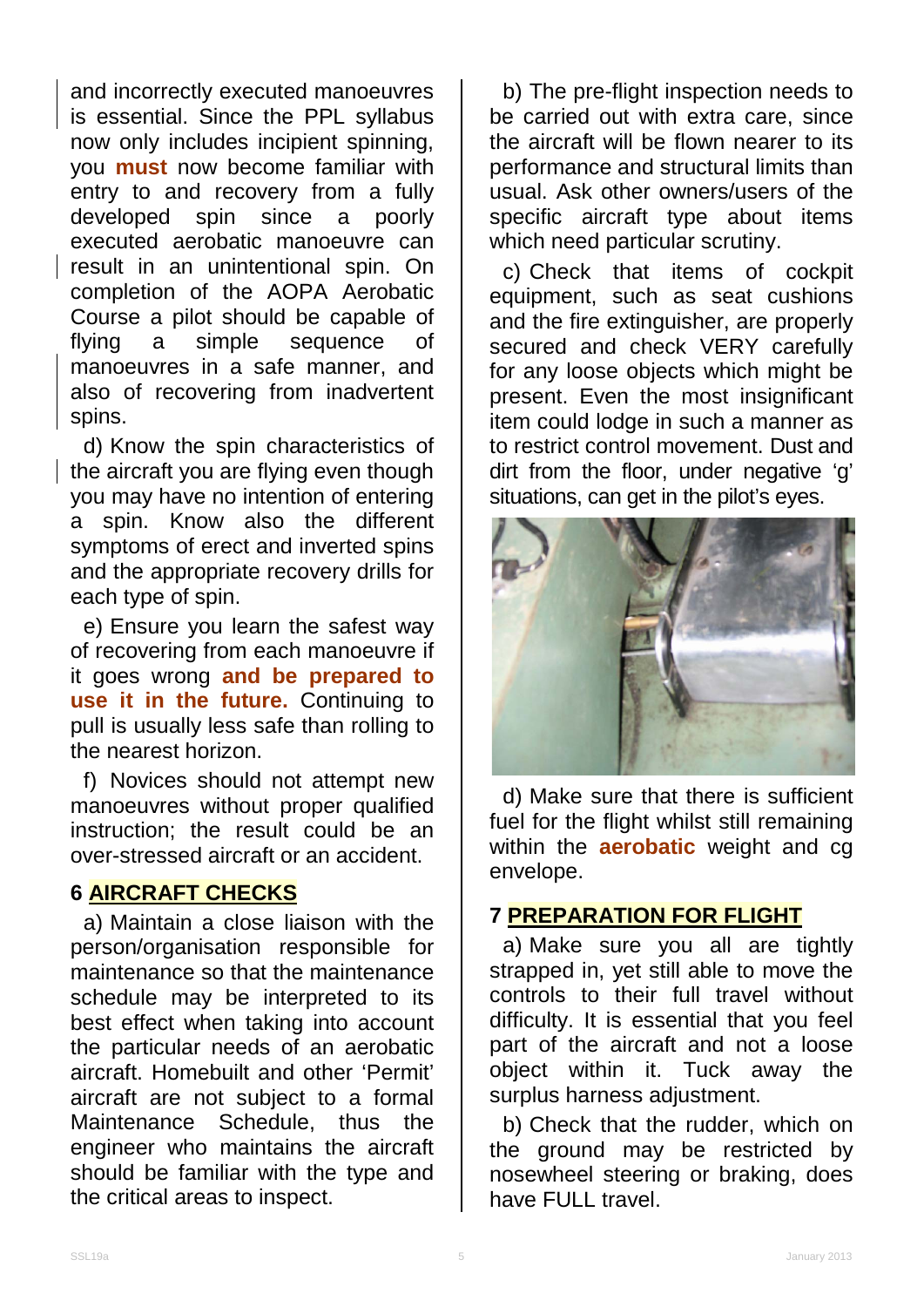#### **8 PRE-AEROBATICS VITAL ACTIONS**

a) Weather conditions must be suitable. There must be good visibility, a clear horizon all round and space to remain clear of cloud under VFR.

b) Allow plenty of height from ground to cloud base. Recognition and recovery from an inadvertent spin and the subsequent dive may require many hundreds of feet (e.g. a Chipmunk requires 250 feet per turn and 1,200 feet for the dive recovery). In an aircraft with a low power-to-weight ratio, remember to allow sufficient height to complete an aerobatic sequence before reaching the base height.

c) Be considerate to those on the ground. Do not always use a particular area for aerobatic practice to the annoyance of those who desire peace and quiet. Avoid also regular VFR routes and areas well known to have frequent traffic, e.g. PPL training areas.

d) The standard HASELL check needs to be carried out with particular vigilance:

- **H**eight depends on experience of pilot, but novices should commence at no less than 5,000 ft above ground level and all manoeuvres should be completed by 3,000 ft agl.
- **A**irframe flaps up, brakes off (in some aircraft brake application restricts rudder movement), wheels up, etc. to suit your particular aircraft.
- **S**ecurity all harnesses fastened, canopy/doors secure and no loose articles.
- **E**ngine all engine instruments reading normally, mixture rich, carb heat check, adequate fuel selected and electric fuel pump on if applicable.
- **L**ocation clear of congested areas and outside or remaining below any controlled airspace (unless appropriate permission from the controlling ATC unit has been given). An area offering good forced landing options in the event of engine problems is wise. Note a good landmark to assist orientation.
- **L**ook-out clearing turns in both directions and check above and particularly below.

e) Look-out needs to be comprehensive at all times, checking between manoeuvres and sequences, to avoid any risk of confliction with other aircraft.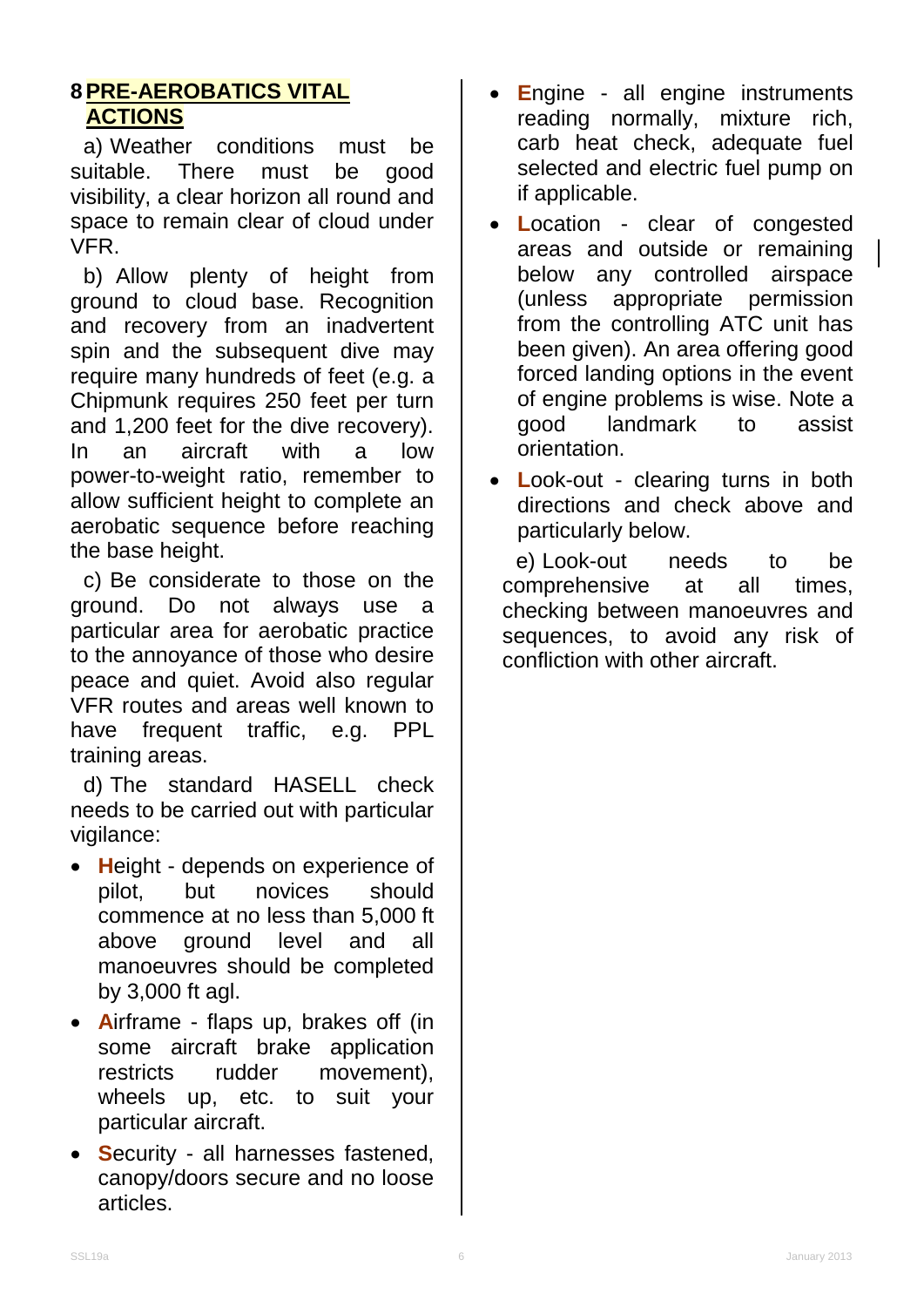#### **9 SPORTING AND COMPETITION ASPECTS**

a) Once the basic skills have been mastered, many pilots are quite content with the occasional aerobatic flight in a club aircraft to enhance their pleasures of aviation.

b) However, some pilots enter competitions to measure their ability against others at a similar level of attainment.

c) Competition aerobatics is an international sport under the Federation **Aeronautique** Internationale. The relevant sporting regulations have been prepared by the International Aerobatics Committee who sanction both World and Continental championships. The Royal Aero Club of the United Kingdom have recognised the British Aerobatic Association\* as the sport's representative body to foster its development and to organise national competitions.

d) Contests are held at a number of venues each year at the various levels of pilot skill. These are Beginners, Standard, Intermediate, Advanced and Unlimited. Aircraft performance is a major factor in progression up through the system; however, a well-flown sequence in a basic aircraft can be just as competitive.

#### \*Address:

**BAeA** White Waltham Airfield Nr Maidenhead Berks. SL6 3NJ

Website: www.aerobatics.org.uk.

#### **10 AIR DISPLAYS AND PUBLIC EVENTS**



Before a pilot can perform at an Air Display or public events, he/she MUST have a Display Authorisation permitting aerobatics issued by the CAA (see [CAP 403](http://www.caa.co.uk/cap403) – *Flying Displays and Special Events: a Guide to Safety and Administrative Arrangements* for details).